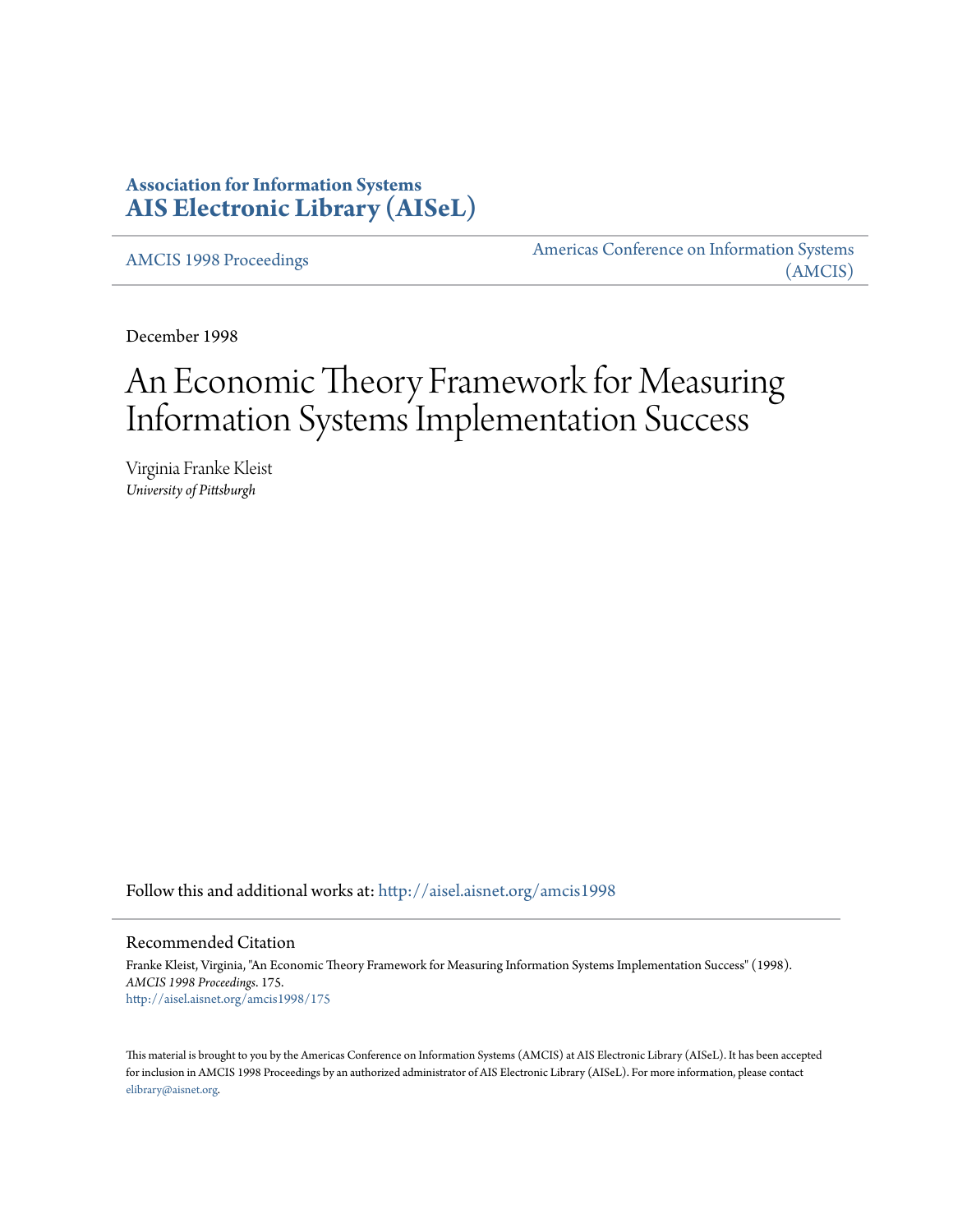# **An Economic Theory Framework for Measuring Information Systems Implementation Success**

**Virginia Franke Kleist** Katz Graduate School of Business University of Pittsburgh

### **Abstract**

*An important issue in the area of information systems strategy is the still unresolved problem of how to create an effective feedback loop between the evaluation of information systems implementations and the strategies which the systems were designed to fulfill. Much MIS research is devoted to measuring IS implementation success, but popular dependent variable measures are often incomplete, inaccurate, or inefficient and seem to yield very little analytical information to map back into the ongoing IS strategy development process. This paper discusses three key points: 1) the paper will trace measurement concerns due to historical linkages between the specific implemented information technologies and the associated measure of IS success; 2) second, the paper will explore the rift between the quantitative and qualitative measures of information systems (IS) implementation success; and 3) finally, the paper will conclude by describing an economic theory perspective of IS implementations that may contribute to improved valuations of IS success in the future. Including the use of the reference discipline of economics in the evaluative toolkit permits the design of a more comprehensive framework to use for the analysis of IS success, which may improve the feedback mechanism between information systems strategy and its implementation.*

#### **Introduction**

There are many studies in the information systems literature that endeavor to measure the success of IS implementations. IS researchers work to establish the bottom line impact of information technology (IT) investments to reaffirm linkages with both IS strategy and fundamental business strategies. At times, the overall impact of information systems may not be measured well. It is possible that our dependent variable measuring techniques may have improved and become more sophisticated over time, just as our information technologies have improved and become more sophisticated over time. Still, the overall impact of how well information systems are being implemented remains a central and very interesting problem for IS researchers. Indeed, this research problem is a critical element of research in IS: to explore the measurement of the success of implementation of information systems in terms of achievement of the information systems strategy, as well as to generate capabilities to better understand how to modify and predict future successful IS behaviors.

#### **IS Success Dependent Variable Flaws**

A mapping of the evolution of the techniques by which IS researchers measure success suggests that a history of the popular IS dependent variables are tightly coupled to and limited by the information technology extant at the time (Figure 1). During the personal computer period, subjective measures such as presented in Bailey and Pearson (1983) or Ives, Olson and Baroudi (1983) measure user satisfaction with the installed information system. As an illustration of the dependent variable technological dependency, Ives, et al. (1983) measure user happiness with items such as response time and competition between departments and the EDP center for funding, both issues that are much less relevant today then they were in the early 1980's. Later, Davis (1989) adds the subjective concepts of perceived usefulness and perceived ease of use of the installed system to the measurement of the dependent variable. In 1991, Harris and Katz, writing in a more enterprise wide computing period, evaluate overall firm financial performance as the dependent variable. In 1994, again in the time of enterprise computing, Brynjolfsson and Hitt examine firm return on computer capital investment as compared with other forms of capital investment.

The history of the MIS dependent variables range from the detailed measures of response time, frequency of use, decision quality, dollar value of information generated, user productivity, and user effectiveness, to changes in decision making strategies or in industry structure (DeLone and McLean, 1992). Although the single MIS dependent variable of choice may indeed capture an accurate picture of the effectiveness of the information systems which are implemented, the best *set* of dependent variables should not only measure how well the selected technology is working to meet the needs of the user population, but also include a technologically independent evaluation of how well the information system meets the strategic information needs of the firm.

Further, a categorization of dependent variable measures, using a matrix that modifies the DeLone and McLean (1992) typology, exposes a gap in the center in terms of the degree of analysis of the dependent variable measures which are employed (Figure 2). Qualitative measures such as strategic advantage or innovativeness are more holistic, and ultimately may get at the guts of whether a system is of benefit in an intuitive, inclusive way that quantitative measures may not capture. However,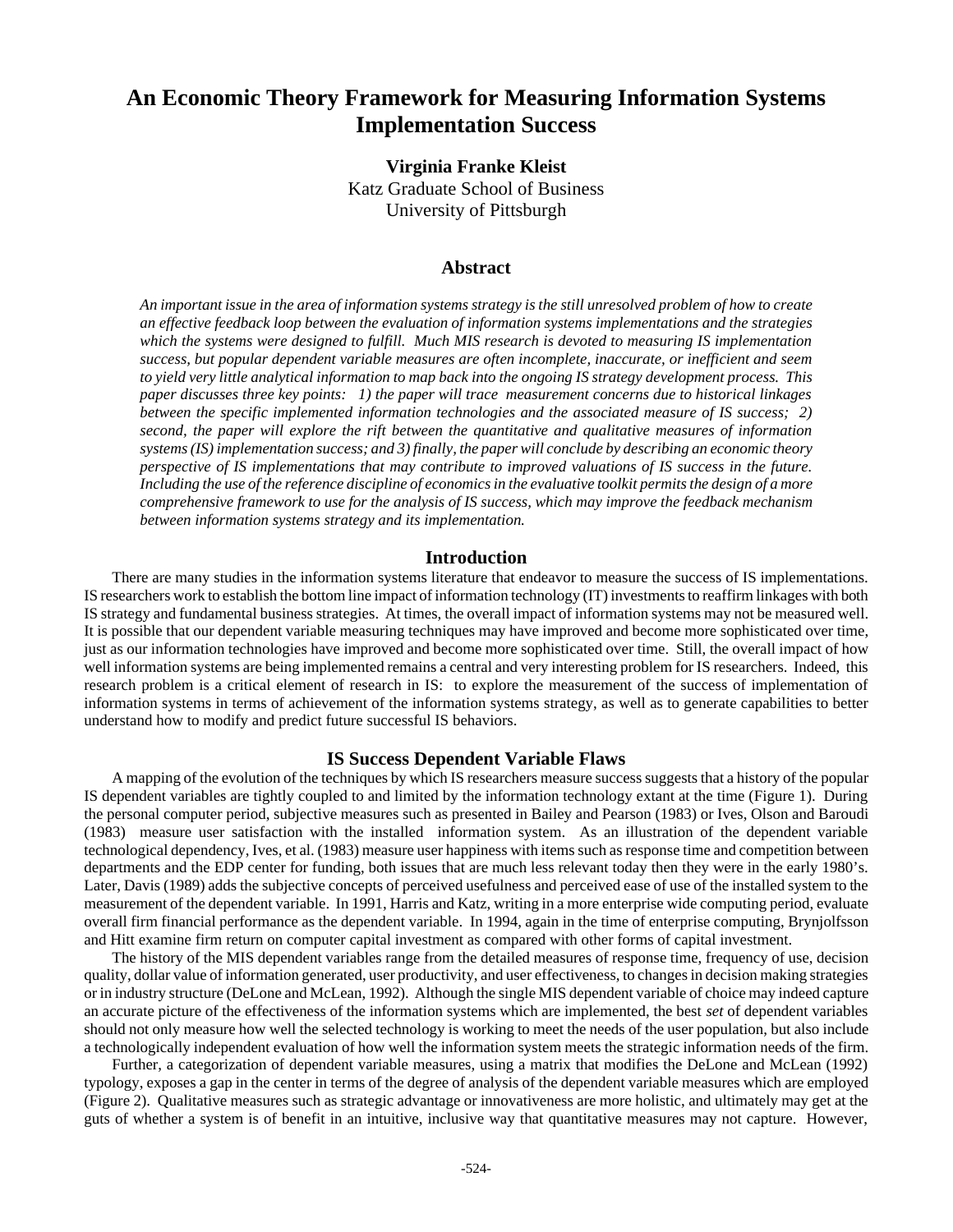qualitative measures may be severely lacking in the rigor that senior management needs in order to evaluate competing uses of capital (Dos Santos, 1991). On the other hand, quantitative measures such as return on assets may give IS executives the specific ammunition that is required to obtain top management approval for a technology implementation, but may be so rigorous that only the most obvious of IT implementations will prevail. The best dependent variable selection should also include an analysis which lies somewhere between the extreme qualitative and quantitative ends of the continuum.

## **An Economic Theory Framework**

The economic theory framework which is shown in Figure 3 addresses the combined limitations of technology dependent measuring instruments as well as the restrictions of a discrete (e.g., either fully qualitative or quantitative) degree of analysis. Economic theory as a reference discipline imports an underlying structure and missing element to the stream of IS success valuation research by overcoming the previously described weaknesses in the existing set of measures. The economic theory framework adds a level of analytic strength to the extremes of the highly qualitative and often technologically dependent measures, and the accurate but often too difficult to capture quantitative measures. Examples of current IS work which borrows from economic modeling include an analysis of the effects of price changes on the demand for computing power (Gurbaxani and Mendelson, 1990), a look at the benefits of IS auditing in terms of marginal costs (Westland, 1990), the use of network externalities thinking to assist in the pricing of internal IS services (Westland, 1992), and the application of utility curves to the problem of optimizing database design (Beggs, 1989).

The proposed conceptualization of IS measurement suggests that the application of economics to the evaluation framework may generate new abstract ways of thinking about the IS measurement problem. For example, the use of isocost curves which show ever increasing improvements derived from information technology (IT) capital dollars as compared to other kinds of capital dollars may reveal an inherent bias to IT capital selection to a senior executive. An analysis based on a long run average total cost curve for all technologies may reveal that the firm is overinvested into diseconomies to scale for technology applications, which was disguised by the cost versus productivity of a series of short run average total cost curves for individual technology investments. A mapping of the price versus quantity demanded for several IT products will show the various elasticities of demand by product, indicating which kinds of IT products are perceived to be more vital than others. If the change in demand for a product such as a new operating system is high for small changes in price, that system has high elasticity, meaning information systems managers view it as being less critical to own.

The use of a more comprehensive framework, which includes a set of traditional IS qualitative and quantitative measures as well as new, creative and analytical economic measures of IS implementation success, may contribute to improving the feedback mechanism to the IS strategy development process.

|                                         | $1960's - 1970's$<br>Early IT Period                                                                                                                                                                                                                                             | 1980's<br>Personal Computer Period                                                                                                                                                                                                                                                      | 1990's<br><b>Enterprise Period</b>                                                                                                                                                                                                                                                            |
|-----------------------------------------|----------------------------------------------------------------------------------------------------------------------------------------------------------------------------------------------------------------------------------------------------------------------------------|-----------------------------------------------------------------------------------------------------------------------------------------------------------------------------------------------------------------------------------------------------------------------------------------|-----------------------------------------------------------------------------------------------------------------------------------------------------------------------------------------------------------------------------------------------------------------------------------------------|
| IT Literature of Times                  | Information Processing View of<br>Corporate Organization, Galbraith<br>(1974), Cyert and March, (1963):<br>Information technology can<br>automate repetitive processes.<br>Cognitive Styles, Bariff and Lusk,<br>(1977). Individuals learn and adapt<br>to IT in different ways. | IS for Competitive Advantage,<br>Cash and Konsynski (1985),<br>Porter and Millar (1985): Info.<br>gives competitive advantage over<br>the competition. Centralization<br>vs. Decentralization Debate,<br>Managing PC's, Henderson and<br>Treacy (1986), Rockart and<br>Flannery (1983). | Interorganizational structures,<br>enterprise wide orientation, IT can<br>be used across organizations to<br>improve business processes, team<br>and group work:<br>Learning Organization, Senge<br>(1990), Business Process<br>Reengineering, Davenport (1992),<br>Hammer and Champy (1992). |
| <b>Typical IS Dependent</b><br>Variable | Poor Cost Control Issues: Brooks<br>(1975), Large scale Implementation<br>Issues: Argyris (1970), Overall<br>Questionable IS Effectiveness:<br>Ackoff (1967), Dearden (1972)                                                                                                     | User Satisfaction: Bailey and<br>Pearson (1983), Ives, Olson and<br>Baroudi (1983)<br>End User Computing: Doll and<br>Torkzadeh, (1988)                                                                                                                                                 | Macroeconomic level measures:<br>Brynjolfsson (1993), Hitt and<br>Brynjolfsson (1994),<br>Enterprise level measures: Weill<br>(1992), Harris and Katz (1991),<br>Dos Santos (1991), Strassman<br>(1990)                                                                                       |
| Characterization of IT                  | Mainframes, large centralized<br>databases, centralized DP hierarchy<br>of control, backlog of projects, cost<br>overruns, major transactions<br>processing installations, custom<br>programming                                                                                 | PC's introduced and spread at<br>exponential rate, cracks emerge in<br>centralized DP, DP has difficulty<br>monitoring applications and<br>hardware at end user level, PC<br>applications uncoordinated with<br>mainframe activities                                                    | Client/Server, distributed<br>databases, Lotus notes for<br>workgroups, Internet, World Wide<br>Web, Object Oriented<br>programming, wireless, cellular,<br>networking cheap and available                                                                                                    |

|  | <b>Figure 1. History of IS Success Valuation</b> |  |
|--|--------------------------------------------------|--|
|  |                                                  |  |